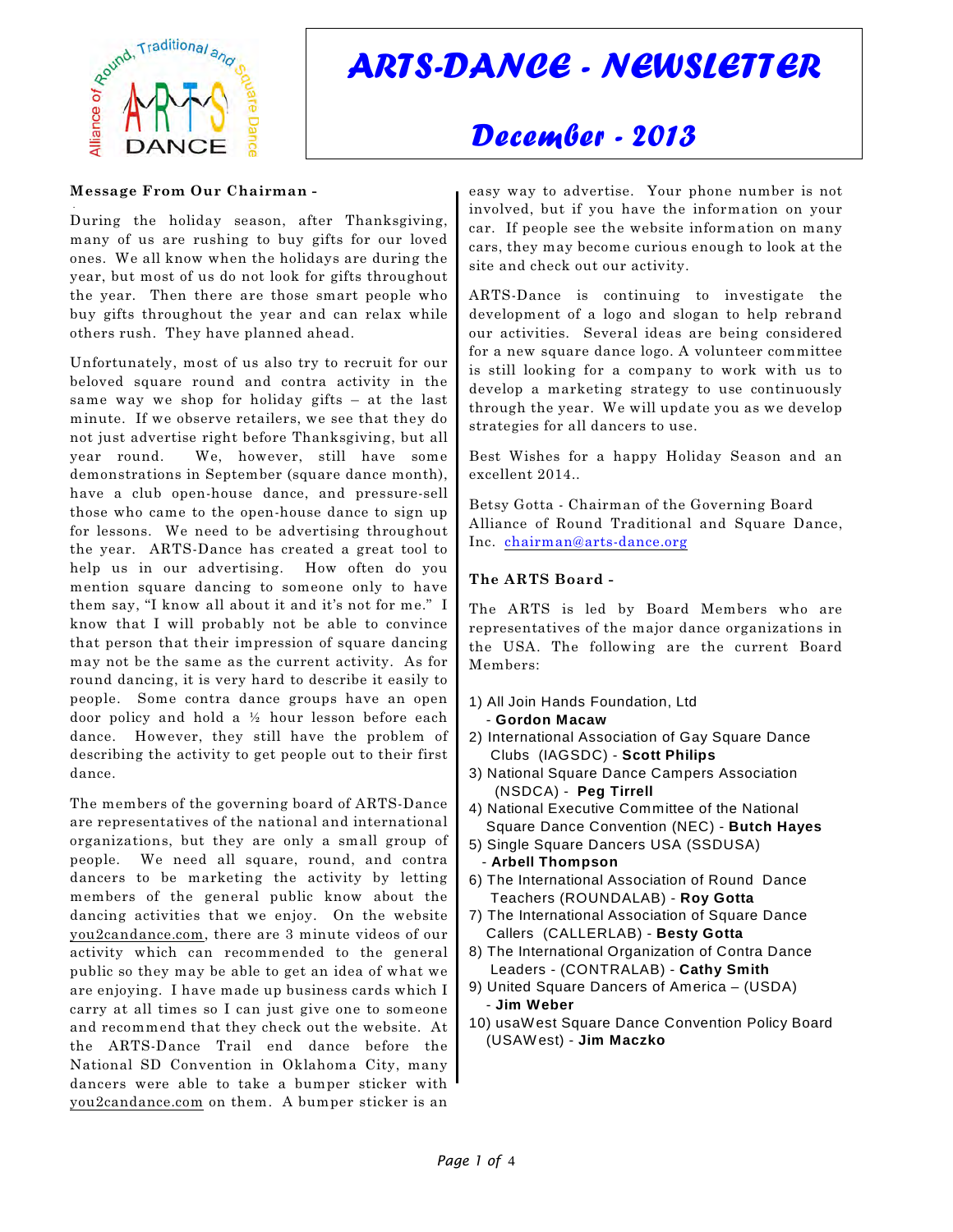#### **Brief History Of ARTS-Dance -**

The initial concept for creation of The ARTS was submitted by Creative Marketing Services (Jim Hensley). At the time Jim was the Director of Marketing for the CALLERLAB Foundation. Creative Marketing Services was influential in creating a Marketing Plan which came to be known as the *Phoenix Plan.*

In September 2001, Jim submitted a paper which described his vision for an alliance designed to provide a wide array of resources, support, and programs to help affiliated groups improve their individual programs. Another goal was to help further the health of their clubs by promoting increased participation in all forms of round, traditional and square dancing. This alliance would bring together the major dance organization in the USA to foster cooperation among the various groups.

During the 51st National Square Dance Convention in St. Paul, Minnesota in 2002, discussions were held to initiate the formation of an alliance of the National Dance Organizations. The first informal meeting between members of CALLERLAB and the United Square Dancers of America was held on Saturday, June  $29<sup>th</sup>$ . Several other major dance organizations were also represented. The initial discussion centered on establishing an understanding of the operational structures of the CALLERLAB Foundation and USDA -

In October 2002, representatives of five related major square dance organizations met in Cocoa Beach, FL for a historic meeting. The five organizations were: The United Square Dancers of America (USDA), National Executive Committee of the National Square Dance Convention (NEC), USA West Policy Board, ROUNDALAB, and CALLERLAB. These organizations met to discuss common issues and goals. There was agreement that one of the ways to meet these common goals is through formation and support of an "alliance" of related organizations. This alliance would provide each organizations a balanced and equal voice as they work toward addressing the challenges facing the activity.

The group met for two days of intense discussions these issues. Many topics were discussed in great detail, ending in general agreement on several important issues. There was an atmosphere of cooperation and enthusiasm among the group. All agreements among the group were submitted to the respective organizations for review and approval as appropriate.

At the January 2003 meeting near Washington DC, the representatives agreed to submit the acronym

"ARTS" (Alliance of Round, Traditional, and Square dance) to their respective organization for consideration and approval.

Over the next several years many significant actions were completed: 1) Additional organizations joined the ARTS Governing Board, 2) Bylaws were approved, 3) The ARTS was incorporated in North Carolina as an IRS  $501(c)(3)$  corporation, 4) Two web sites have been created and activated, 5) An education grant program was established, 6) A Dance Information Fact Sheet was created and distributed, 7) Representatives from The ARTS Board participated in education seminars during NSDCs and USAWest conventions, and many more accomplishments. The next major issue under consideration is "Re-Branding" square dancing to include a new logo, new slogan, and a marketing plan.

The current ARTS Board includes representatives from the following organizations: All Join Hands, CALLERLAB, Square Dance Campers, CONTRALAB, IAGSDC, NEC, ROUNDALAB, SSDUSA, USAWest Policy Board, USDA. Each year the Board elects four Officers to work closely with the Executive Director who is responsible for the day to day operations. Printed below is biographic information for Officers, Board Members and the Executive Director

## **The ARTS MISSION STATEMENT**

The ARTS mission is to generate public awareness and promote growth and acceptance of contemporary Square, Round and Traditional Folk Dance by encouraging and assisting a coalition of allied dance groups. The ARTS will provide leadership and resources necessary to create an achievable marketing program. The ARTS will encourage, promote and support healthy lifestyles through dance programs and events that provide fun and effective exercise for both mind and body, all within a unique system of social interaction.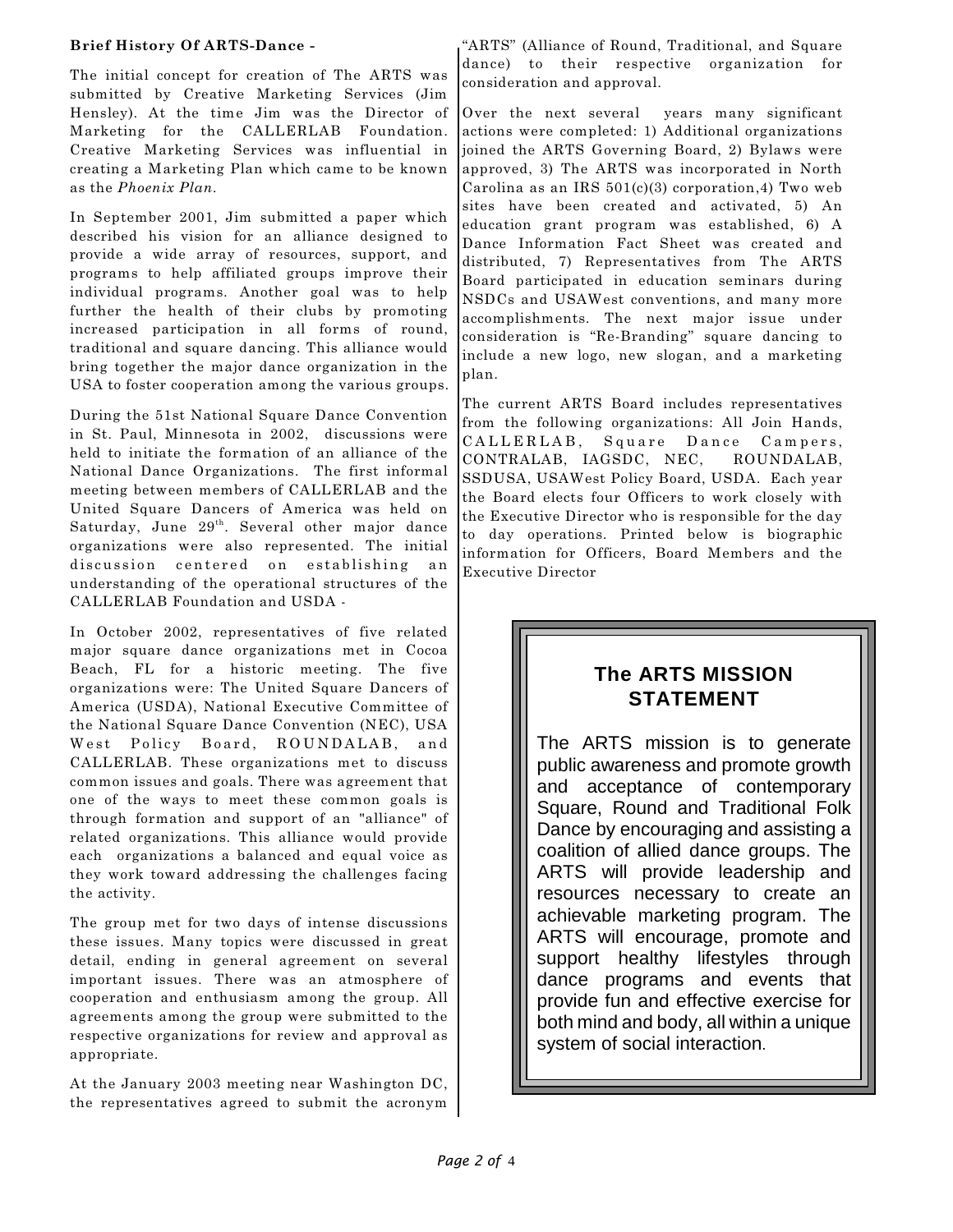### **Board Members Biographic Information**

**Betsy Gotta** lives in North Brunswick, NJ 1). Betsy currently serves as the ARTS Chairman of the Board and represents CALLERLAB. She joined the Board in 2007. She started Square Dancing and Contra Dancing in 1952 and Round Dancing in 1975. She started calling in 1962. In addition to The ARTS, Betsy belong to several other dance organizations including: **ROUNDALAB** (Board of Directors), CONTRALAB (Former Chairman), Callers Council of NJ (Founding member &former President), Square Dance Council of NJ (Charter member & former Chairman), and Northern NJ Round Dance Leaders Council. In 2000, Betsy retired early from her job as a County Social Worker to call Square Dancing full-time. In addition to her volunteer work for the ARTS she is involved with and serves several other organizations: she is the assistant treasurer for her church. Betsy became a CALLERLAB Accredited Caller-Coach in 1992 and has taught caller schools throughout the US, Canada, and Europe. She and her husband, Roy, have been General Chairman of the NJ State Square &Round Dance Convention. They has also helped with three National Square Dance Conventions (NSDC), 1977 in Atlantic city, 1984 in Baltimore, and 2000 in Baltimore. In 2000 they were in charge of Square Dance Programming. She is particularly proud of the fact that she has called at the last 51 consecutive NSDC, and believes this is one of the ways callers can give back to the dancers.

**Roy Gotta** lives in North Brunswick, NJ and represents ROUNDALAB on the ARTS Governing Board. He began Square Dancing in 1972 and Round Dancing in 1975. He started Cueing in 1978 and is currently serving as the ROUNDALAB Vice Chairman of the Board. In addition to his volunteer work for The ARTS, Roy is also a Member of CALLERLAB and serves in the following organizations:, Square Dance Council of NJ (Charter member & past General Chairman), Northern NJ Round Dance Leaders Council (former President), & the Bunker Hill Senior Golf League. Roy is a retired landscape architect and vocational High School teacher (2 separate careers). He and his wife Betsy have served as General Chairman of the NJ State Square &Round Dance Convention, they have helped with three National Square Dance Conventions (NSDC) ( 1977 in Atlantic city, 1984 in Baltimore, and 2000 in Baltimore) during which they were in charge of Square Dance Programming. Roy Was also instrumental in the creation and promotion of the web site www,Youy2CanDance.

They have also served as the MC for the ARTS Trail end dances prior to the NSDC.

**Jim Maczko** lives in San Diego, CA, He represents the USAWest Square Dance Convention® Policy Board. Jim participated in the initial discussions during the 2002 NSDC in St Paul, MN and the first ARTS meeting in Orlando in October 2002 and he has attended every Board meeting since the beginning. Jim has served as the ARTS Chairman and was very instrumental in getting the ARTS registered in North Carolina as an IRS 201(c)(3) corporation. Jim started dancing in 1954. He is very active in the Square Dance community as a Member of the United Square Dancers of America since its inception in 1980 and the California Square Dance Council. It is notable that the 2014 Little Rock National Square Dance Convention (NSDC) will be his 50th NSDC.

**Gordon Macaw** lives in Phoenix, AZ. He is currently serving as the ARTS Vice Chairman. He is also the President/Executive Director/Chairman of All Join Hands Foundation, Ltd, a 501c3 organization. He represents All Join Hands on th ARTS Board. Gordon joined the ARTS Board in October 2006. He started dancing in 1996 in Albuquerque, NM with the Wilde Bunch, in 1997 I danced with the T-Squares in Tucson, AZ, in 1998, I joined Desert Valley Squares in Phoenix, AZ. Gordon enjoys dancing the CALLERLAB A2 dance program, In addition to his volunteer work for the ARTS, Gordon has been involved with many other organization including: Literacy Volunteers of Maricopa County, All Join Hands Foundation Canada Society Foundation, ARTA – Association of Retail Travel Agents, Advisor to the Board of Desert Valley Squares ( IAGSDC). During his square dance career, he has held the following positions with other square dance organizations: President, Desert Valley Squares, 1998-2006, 2008-2010, Chairman, ARTS, 2011-2013, Vice Chair, ARTS, 2013-2014, President, Chairman, Founder, and Executive Director, All Join Hands Foundation 2001-present, Vice President/Founder, All Join Hands Canada Society Foundation, 2012-present, Advisor, Petersen Fund, 2005-2007, Co-Chair, Pass Out In the Desert, A&C Weekend 2001, Phoenix, AZ, Co-Chair, Remake the Heat Wave, the 21st IAGSDC Convention, 2004 Phoenix, AZ, Co-Chair, Trip the Sunset, A&C Weekend 2007, Phoenix, AZ, Co-Chair, Chase your Neighbor, A&C Weekend 2011, Phoenix, AZ, Publisher of the Bradley Bell 1999 to present, Co-Chair, Peel Off, Palm Springs, 2004 to present, Co-Chair, IAGSDC Convention Committee 2017